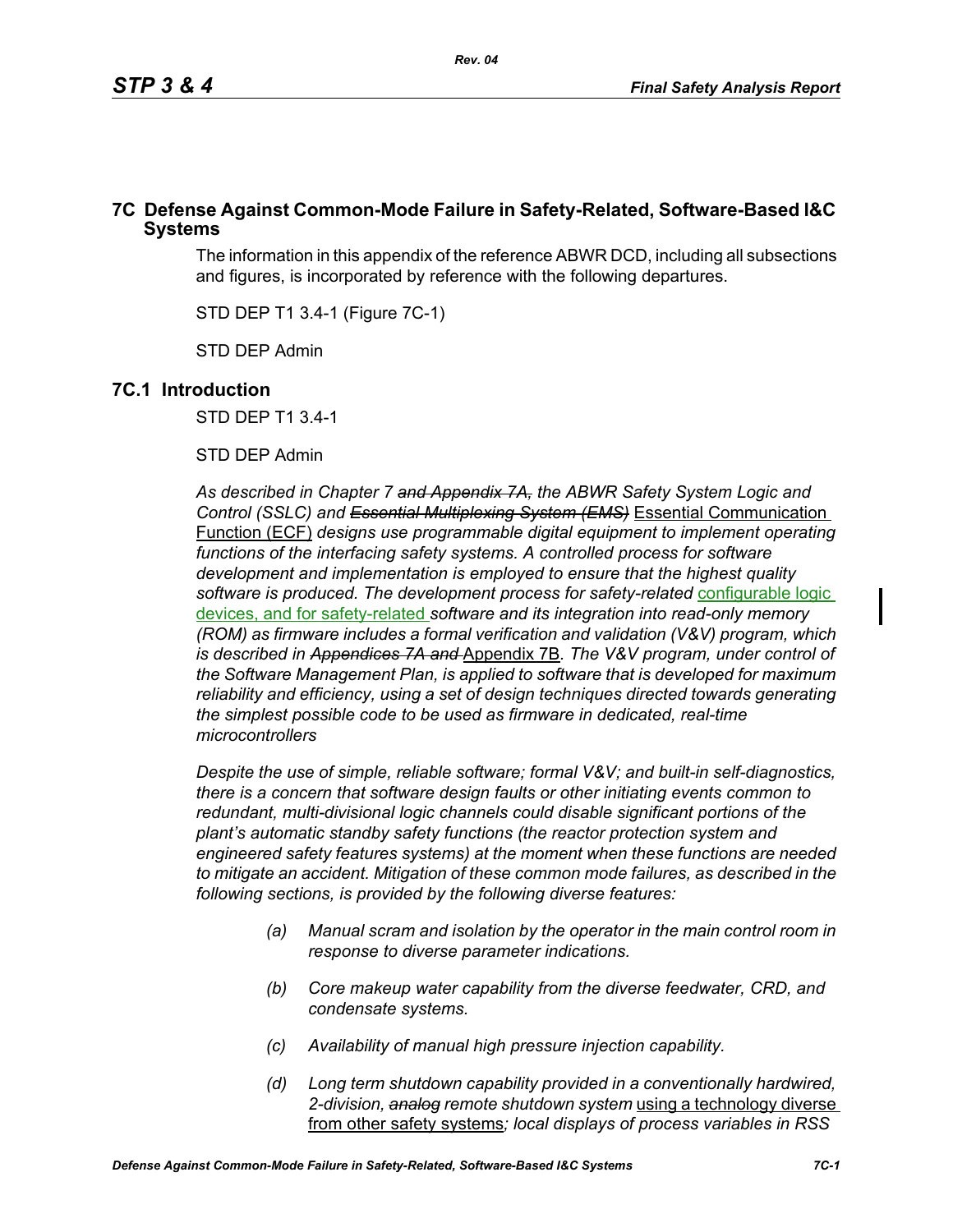*are continuously powered and so are available for monitoring at any time.*

# **7C.2 [Design Techniques for Optimizing ABWR Safety-Related Hardware and Software**

STD DEP T1 3.4-1

*(c) Microprocessors with minimal instruction sets and a simple operating system* and configurable logic devices with minimal instruction sets *are used. The "lost" computing power is not needed and the limited instructions minimize inadvertent programming and operational errors. This aids in verification and validation and further enhances reliability.*

## **7C.3 Defense Against Common-Mode Failure**

STD DEP T1 3.4-1

*A strong V&V program can reduce the probability of common mode failure to a very low level because the simple modules used in each division, although identical in some cases, can be thoroughly tested during the validation process. In addition to software V&V, however, SSLC contains several system level and functional level defenses against common mode failure, as follows:*

- *(1) System Level Defenses Against Common Mode Failure*
	- *(a) Operational defenses*
		- *(i) Asynchronous operation of multiple protection divisions; timing signals are not exchanged among divisions*
		- *(ii) Automatic error checking on all multiplexed* data *transmission paths. Only the last good data is used for logic processing unless a permanent fault is detected, thereby causing the channel to trip and alarm.*

*The functional program logic in the SSLC controllers also provides protection against common mode failures, as follows:*

- *(1) Functional Defenses Against Common Mode Software Failure*
	- *(c) Multiplexing and other data* Data *transmission functions use standard, open protocols that are verified to industry standards and are also qualified to Class 1E standards*

### **7C.4 Common Mode Failure Analysis**

STD DEP T1 3.4-1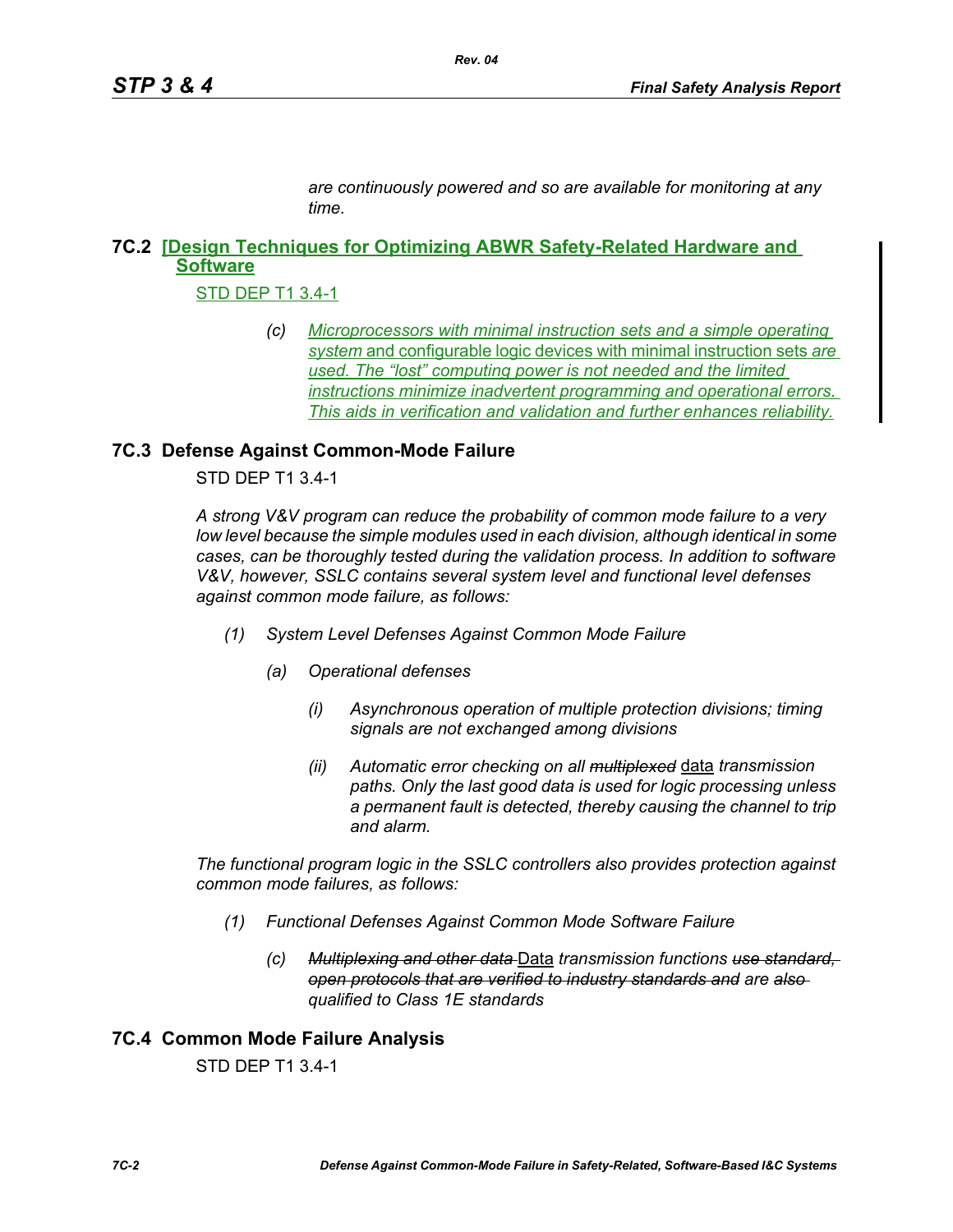#### *JUNE, 1993*

*As of the week of June 7, 1993, the staff indicated that, with the addition of the hardwired HPCF manual control in the MCR, the issue of I&C diversity would be closed, pending the staff's final review of the results of the analyses that were re-done to incorporate manual HPCF initiation. Within the U.S. licensing material, manual HPCF Loop C initiation will be presented as a manual switch hardwired to a programmable logic controller (PLC) device that is independent of Safety System Logic and Control (SSLC) and the Essential Multiplexing System (EMS)* Essential Communication Function (ECF)*. SSLC and EMS* ECF *will continue to provide the automatic software-based initiation logic for HPCF Loop C [see reference 7C-6(7)].*

*The SSLC design also uses hardwired control switches to perform manual system start of the other systems in ECCS. However, these switches are hardwired only from the operator's control station to the microprocessor logic in SSLC, where EMS* ECF *then provides the transmission path for control signals from SSLC to the actuated devices. Control switch signals for individual control of pumps and valves are multiplexed* transmitted *from the operator's control station to SSLC and then through EMS* ECF *as stated above.*

# **7C.5 [Details of Final Implementation of Diversity in ABWR Protection System**

STD DEP T1 3.4-1

*To maintain protection system defense-in-depth in the presence of a postulated worstcase event (i.e., undetected, 4-division common mode failure of all communications or logic processing functions in conjunction with a large break LOCA), diversity is provided in the form of hardwired backup of reactor trip, diverse display of important process parameters, defense-in-depth arrangement of equipment, and other equipment diversity as outlined below (many of these features were included in the original protection system design; refer to Figure 7C-1 for details of how those additional diverse features, added as a result of the CMF analyses discussed in the previous section, have been implemented). Note that diverse equipment can be in the*  form of digital or non-digital devices as long as these devices are not subject to the *same common mode failure as the primary protection system components:*

- *(2) Defense-in-depth configuration:*
	- *(a) Fail-safe RPS and fail-as-is ESF in separate processing channels*
	- *(b) Control systems supporting diverse injection are independent of RPS and ESF in separate triplicated processing network* communication functions *using diverse hardware and software from the Essential Multiplexing System* Essential Communication Function (ECF) *network*
- *(3) Equipment diversity*
	- *(d) HPCF manual start in loop C (Division III) is implemented in equipment that is diverse from the automatic start function. All interconnections are hardwired and control and interlock logic is provided in the form of either*

 $\overline{\phantom{a}}$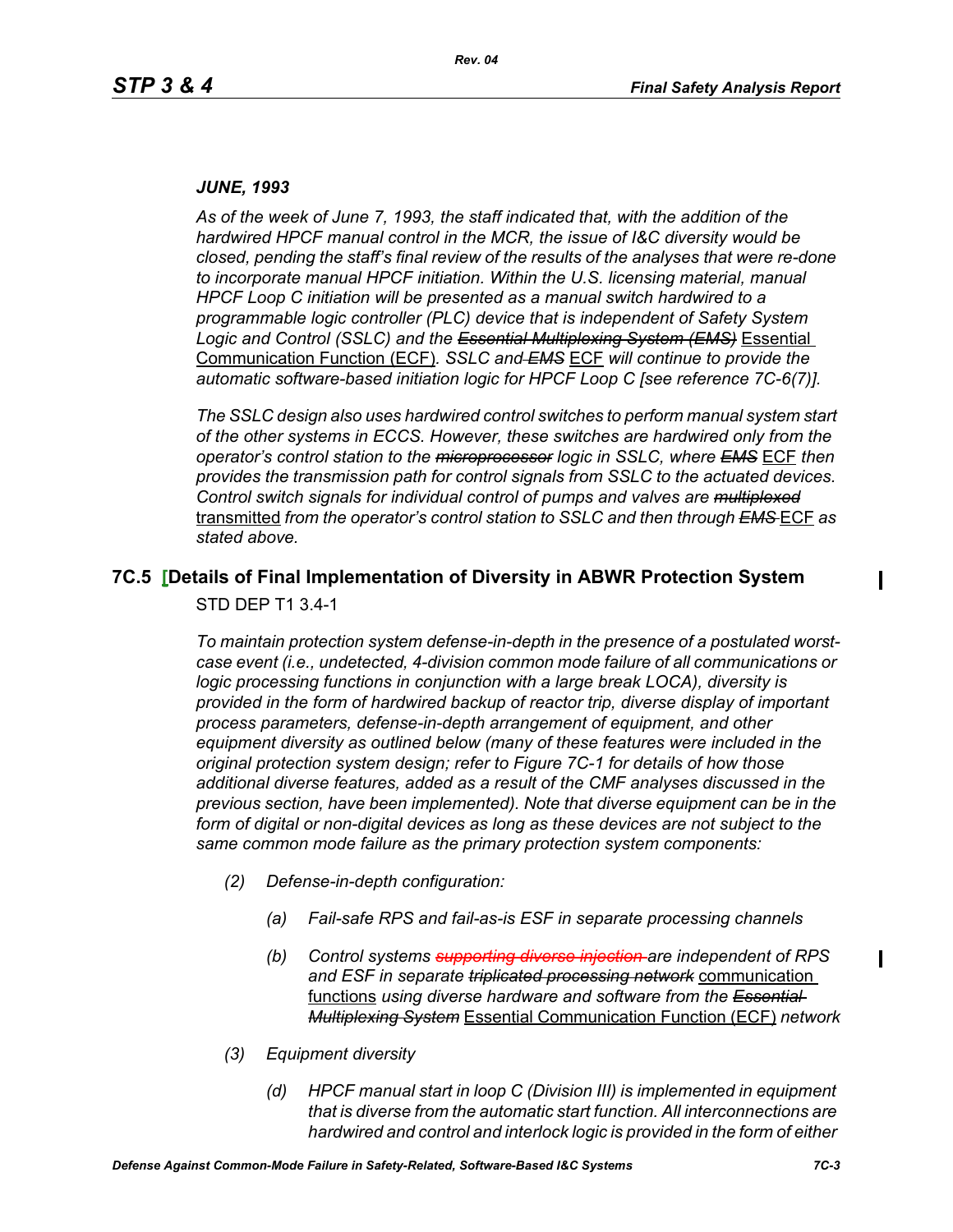*discrete logic gates or programmable logic that is diverse from the automatic start logic. The signal path of the manual logic is independent from that of the automatic logic up to the actuated device drivers (e.g., motor control centers or switchgear). The manual start function is not implemented in the automatic logic; however, the logic reset switch is common to both the automatic and manual logic. In addition to the manual start function, which performs all necessary control actions as a substitute for automatic start, other supporting hardwired functions are provided in loop C as follows:*

*(v) Remote shutdown system (analog* diverse*, hardwired) provides shutdown cooling functions and continuous local display of monitored process parameters.*